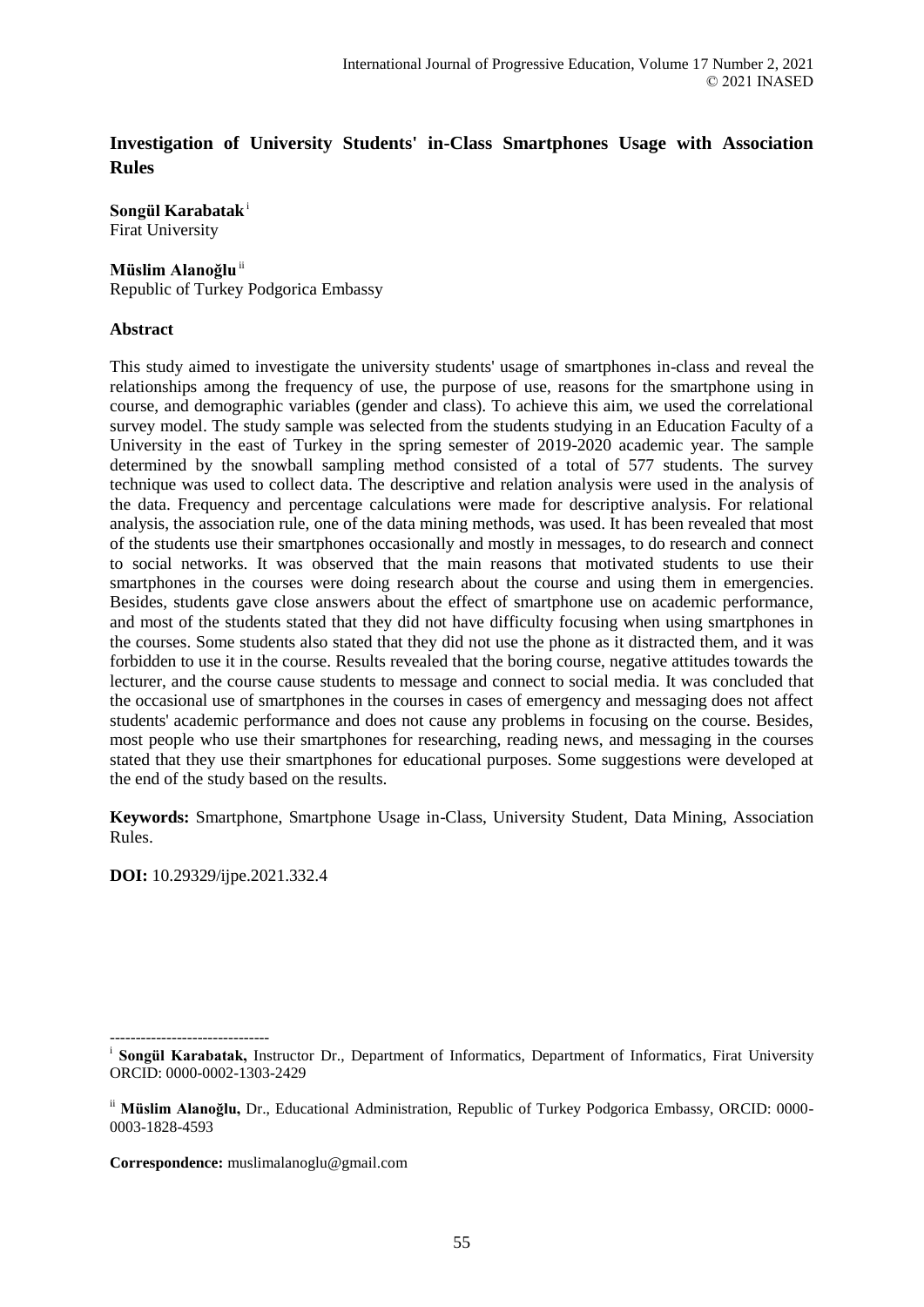# **INTRODUCTION**

Thanks to the developments in information and communication technologies and the widespread use of these technologies, technological resources have become an indispensable part of our daily life. Therefore, these resources have started to take place in business and school life and people's daily lives. Technological resources affect corporate performance positively due to fast communication, low cost, and comprehensive information access, but employees can sometimes use these resources for personal purposes (Sage, 2015). The use of these resources for personal purposes leads to the emergence of the concept of cyberloafing. Cyberloafing is defined as the use of the internet through any mobile technology for non-business purposes during working hours (Vitak, Crouse, & LaRose, 2011). When considered in terms of educational institutions, this behavior is defined as workplace cyberloafing when it is demonstrated by the manager and teacher and in-class cyberloafing when exhibited by students. However, with the increase in students' access to technological resources during the course, student cyberloafing, which is a newer phenomenon, attracts the attention of researchers. Considering that it is done in a classroom environment and students do not always have access to computers during the course, it can be said that students make cyberloafing most often through smartphones.

Studies with university students revealed that the majority of students use smartphones (Bulduklu & Özer, 2016; Erdem, Türen, & Kalkın, 2017; Yusufoğlu, 2017), and a significant proportion of these students have nomophobia (Tavolacci, Meyrignac, Richard, Dechelotte, & Ladner, 2015; Yıldırım, Sumuer, Adnan, & Yıldırım, 2016a). Nomophobia can emerge as students' behavior to continually look at smartphones, apps, photos, and updates shared on social networks. The use of smartphones widely and addictively by students can give an idea that they will be used during the course when there are no limitations in the classroom. Licoppe (2004) also states that the students want to be always available, so they keep their phones open in the classes. Excessive and uncontrolled use of these technologies by students in the courses causes some unforeseen problems (Brubaker, 2006; Karaoğlan-Yılmaz, Yılmaz, Öztürk, Sezer, & Karademir, 2015; Park, 2005). It is possible to say that university administrations and faculty members have essential responsibilities in combating these unforeseen problems.

The task of educators is to look for ways to improve the learning experience for students. Therefore, it is not surprising that researchers focus on how technological devices that can be in the classroom improve students' pedagogical experience (Baker, Lusk, & Neuhauser, 2012). Baturay and Toker (2015) state that due to the widespread use of technological devices and internet access in school settings, cyberloafing concerns have increased in educational environments. Schools, which realize the effects of smartphones' problematic use, can limit the use of these phones. Some schools prohibit smartphones, as they prevent others, hinder learning during the course, distract attention, and decrease the education quality (Hiscock, 2004; Sánchez-Martínez & Otero, 2009; Selwyn, 2003). Less motivation, boredom, lack of interest in the course, and academic success anxiety cause students to display cyberloafing behaviors (Ergün & Altın, 2012). Besides, individuals with cyberloafing behavior may also experience concentration impairment (Al-Khlaiwi & Meo, 2004). However, not every phone use during the course is considered cyberloafing. Because it is known that the use of smartphones during the course, which the majority of students have access to, has positive effects as well as adverse effects on learning. Therefore, it is essential to reveal the habits of students using smartphones during the course.

This study aimed to reveal the relationships between the university students' purpose and frequency of use of their smartphones during the course and the reasons that push them to use smartphones. In the literature, studies on university students' use of smartphones in the class were examined in the context of cyberloafing (Çınar & Cinisli, 2018; Ergün & Altun, 2012, Kalaycı, 2010; Karaoğlan-Yılmaz, et al., 2015; Knight, 2017; Varol & Yıldırım, 2017; Wu, Mei, & Ugrin, 2018; Yuwanto, 2018), smartphone usage in class (Ağca & Bağcı, 2013; Barkley & Lepp, 2013; Bowman, Levine, Waite, & Gendron, 2010; Denk, 2007), the effects of using smartphone in courses on learning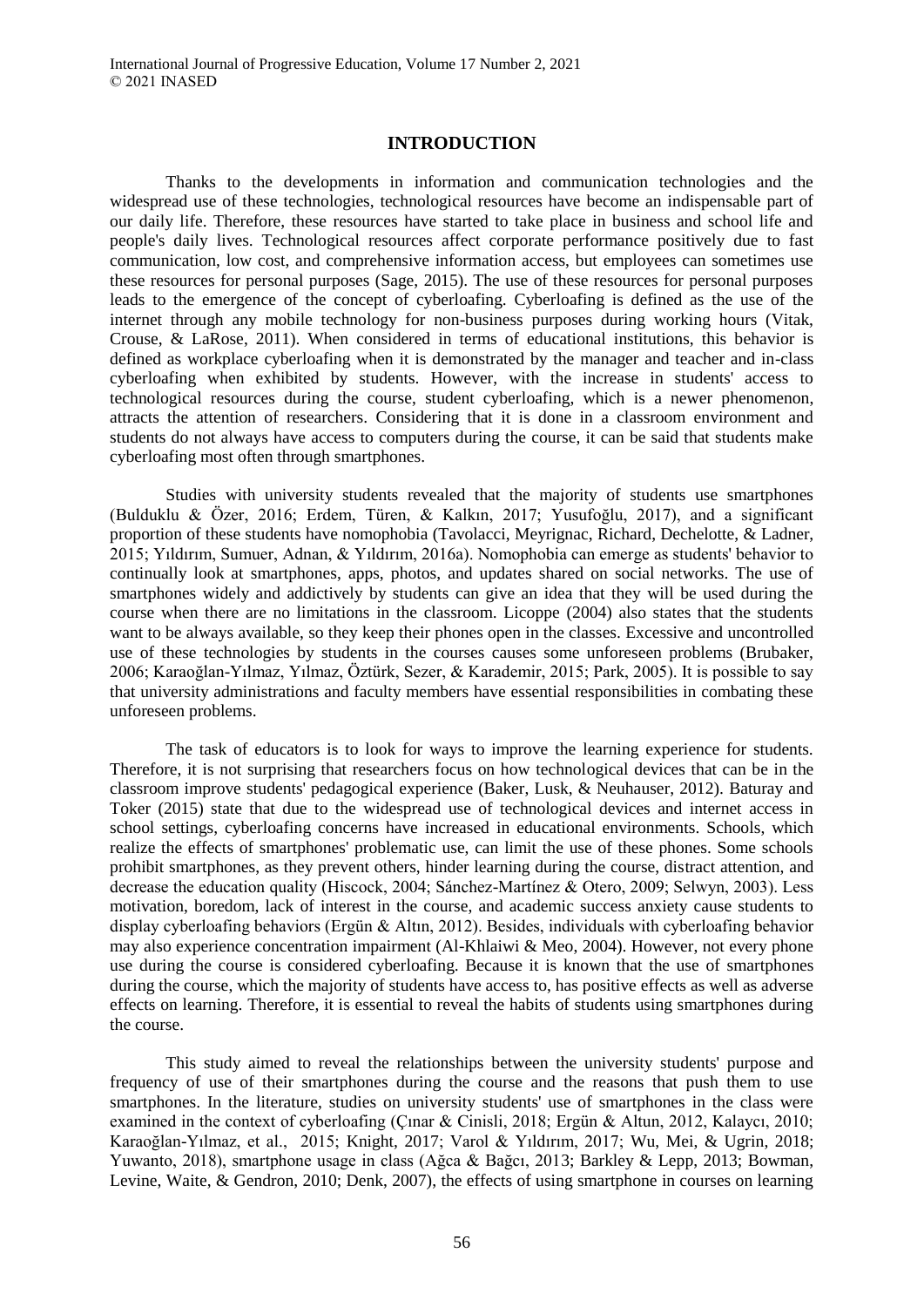(Chen & Yan, 2016; Ott, Magnusson, Weilenmann, & af Segerstad, 2018; Lan & Sie, 2010; Naismith, Lonsdale, Vavoula, & Sharples, 2004), academic performance (Gao, Yan, Zhao, Pan, & Mo, 2014; Hawi & Samaha, 2016; Hiscock, 2004; Khan, Malik, & Amin, 2015; Kim et. al., 2019; Koşar, 2018; Lan & Sie, 2010; Lepp, Barkley, Sanders, Rebold, & Gates, 2013, Mwilima & Hangula, 2010; Uğur & Turan, 2015; Yıldırım, Yaşar, & Duru, 2016b), academic motivation (Çok & Kutlu, 2018), and academic concentration (Ezemenaka, 2013). However, there are no studies in the literature examining the hidden relationships between various variables related to smartphones in the courses. In this regard, this study is considered to be important for the literature. It is also hoped that the study results will provide important ideas about the necessity of using students' smartphones in the classroom. In this context, answers to the following questions were sought.

- 1. What is the frequency of university students' use of smartphones in course, their intended use, and reasons for using smartphones in the course?
- 2. What are the reasons for students who do not use their smartphones in the courses?
- 3. What are the relationships between university students' frequency of use of smartphones, their intended use, reasons for using them, their academic performance, their focus on the course, and their demographic characteristics (gender and class?)

# **METHOD**

#### **Research Model**

The correlational survey model was used in this study to determine students' in-class smartphone usage. The correlational survey model was one of the general screening models and aimed to determine whether there are a co-variation and level between two or more variables (Fraenkel, Wallen, & Hyun, 2009). A descriptive model of data mining is used to reveal hidden patterns. Data mining may be defined as the process of obtaining valuable information that may be useful and hidden within accumulated or collected data over time (Karabatak & İnce, 2004).

# **Population and Sample**

The study population is 1898 students studying in an Education Faculty of a University in the east of Turkey in the spring semester of the 2019-2020 academic year. The sample of the study was determined from the relevant population using the snowball sampling method. Within the scope of the snowball sample, 13 students were reached first. Later, these students were asked to send the survey to their friends in digital form. When the number of students in the sample was 577 (with 99% confidence and 4.47% acceptable error level), the process of collecting the questionnaire was terminated. Of the students participating in the study, 417 are female students, and 160 are male students. 72 students are first grade, 180 are second grade, 171 are third grade, and 154 are fourthgrade students.

#### **Collection and Analysis of Data**

In this study, the survey technique was used to collect data. The researchers prepared survey questions. While preparing these questions, the opinions of two field experts and three university students were asked. The survey's content validity was provided in line with the opinions of the field experts and students, and then the questions were finalized. To determine why students use smartphones in the courses, a survey form consisting of two parts was created.

In the first part of this questionnaire, demographic information was asked to the students. In the second part, "*How often do you use your smartphone in the courses?*", "*What causes you to use a*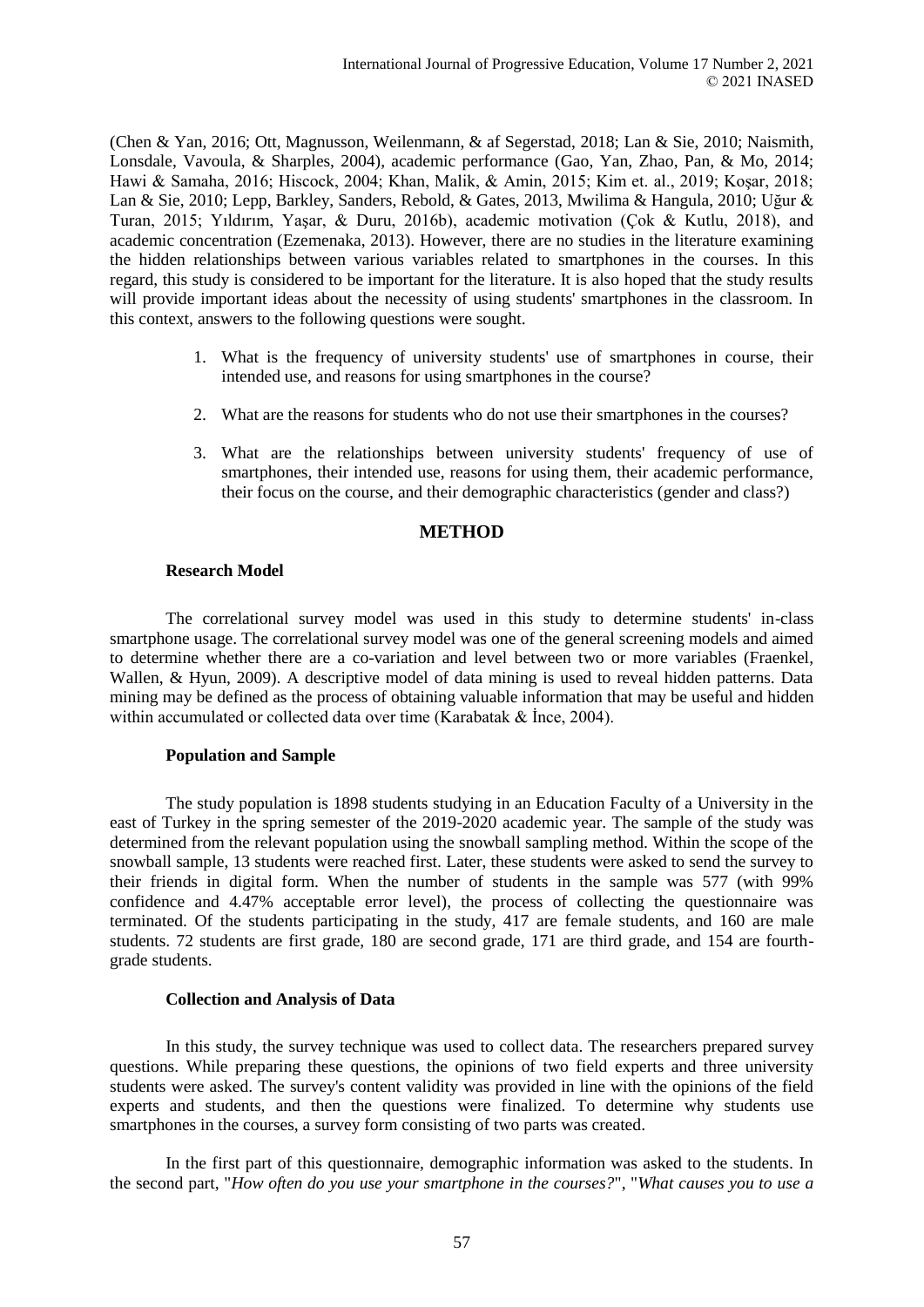*smartphone in the courses?*", "*For what purposes do you use your smartphone in the courses*?", "*How does using a smartphone affect your academic performance in the courses?*", "*Do you have difficulty focusing on your courses due to the use of smartphones?*" and "*Please specify your reason for not using smartphones in the courses*" questions were asked. The surveys were digitized via Google Forms and delivered to the students via social media groups.

In the current study, descriptive and relational analysis was used to analyze the data. In the descriptive analysis, frequency and percentage calculations were made. On the other hand, in the relational analysis, the relationships between variables were revealed by the association rule, one of the data mining methods. Data mining is a field of study that has been used extensively in recent years to obtain meaningful and useful information from data accumulated in digital environments (Ateş & Karabatak, 2017). The association rule is a technique used to reveal new and useful information from large data sets (Ruiz, Gómez-Romero, Molina-Solana, Campaña, & Martin-Bautista, 2016) and the relationships between the data. The lift and confidence values used in the association rule applications are the two most important parameters of this method (Ateş & Karabatak, 2017). Lift value is an important parameter in the association rule technique, which allows determining the interesting ones, not the many rules (Holsheimer, Kertsen, Manila, & Toivonen, 1995). If the lift criterion takes the value of 1, it is not interesting, but if it takes values greater than or less than 1, it means that the interestingness increases. The confidence parameter refers to the event B's conditional probability value in a rule " $A \rightarrow B$ ". That is the probability that event B will occur if the A event occurs.

# **FINDINGS**

Descriptive and relational analysis findings applied to the data collected within the scope of the study are presented, respectively.

### **Findings Obtained with Descriptive Analysis**

First, a descriptive analysis of the answers given to the survey was made, and the findings are as shown in Table 1.

| How often do you use your smartphone in the courses?                | N   | f   | $\%$ |
|---------------------------------------------------------------------|-----|-----|------|
| Often                                                               |     | 93  | 68%  |
| Occasionally                                                        | 577 | 391 | 16%  |
| Never                                                               |     | 93  | 16%  |
| What causes you to use a smartphone in the courses?                 | N   | f   | $\%$ |
| The subject of the course is boring                                 |     | 125 | 26%  |
| Knowing the subject of the course                                   |     | 33  | 7%   |
| Attitude towards the instructor                                     | 484 | 124 | 26%  |
| Attitude towards the course                                         |     | 59  | 12%  |
| Researching for the course                                          |     | 172 | 36%  |
| Using in emergencies only                                           |     | 136 | 28%  |
| Other                                                               |     | 6   | 1%   |
| For what purposes do you use your smartphone in the courses?        | N   | f   | $\%$ |
| For educational purposes                                            |     | 182 | 38%  |
| Reading news                                                        |     | 87  | 18%  |
| Messaging                                                           | 484 | 223 | 46%  |
| Playing games                                                       |     | 44  | 9%   |
| Watching movies and listening to music                              |     | 26  | 5%   |
| Connecting to the social network                                    |     | 171 | 35%  |
| Shopping                                                            |     | 16  | 3%   |
| Other                                                               |     | 9   | 2%   |
| How does using a smartphone affect your academic performance in the | N   | f   | $\%$ |
| courses?                                                            |     |     |      |
| It has no effect                                                    | 484 | 164 | 34%  |
| It has a positive effect                                            |     | 145 | 30%  |

**Table 1. Statistical findings of the questions and answers in the survey form**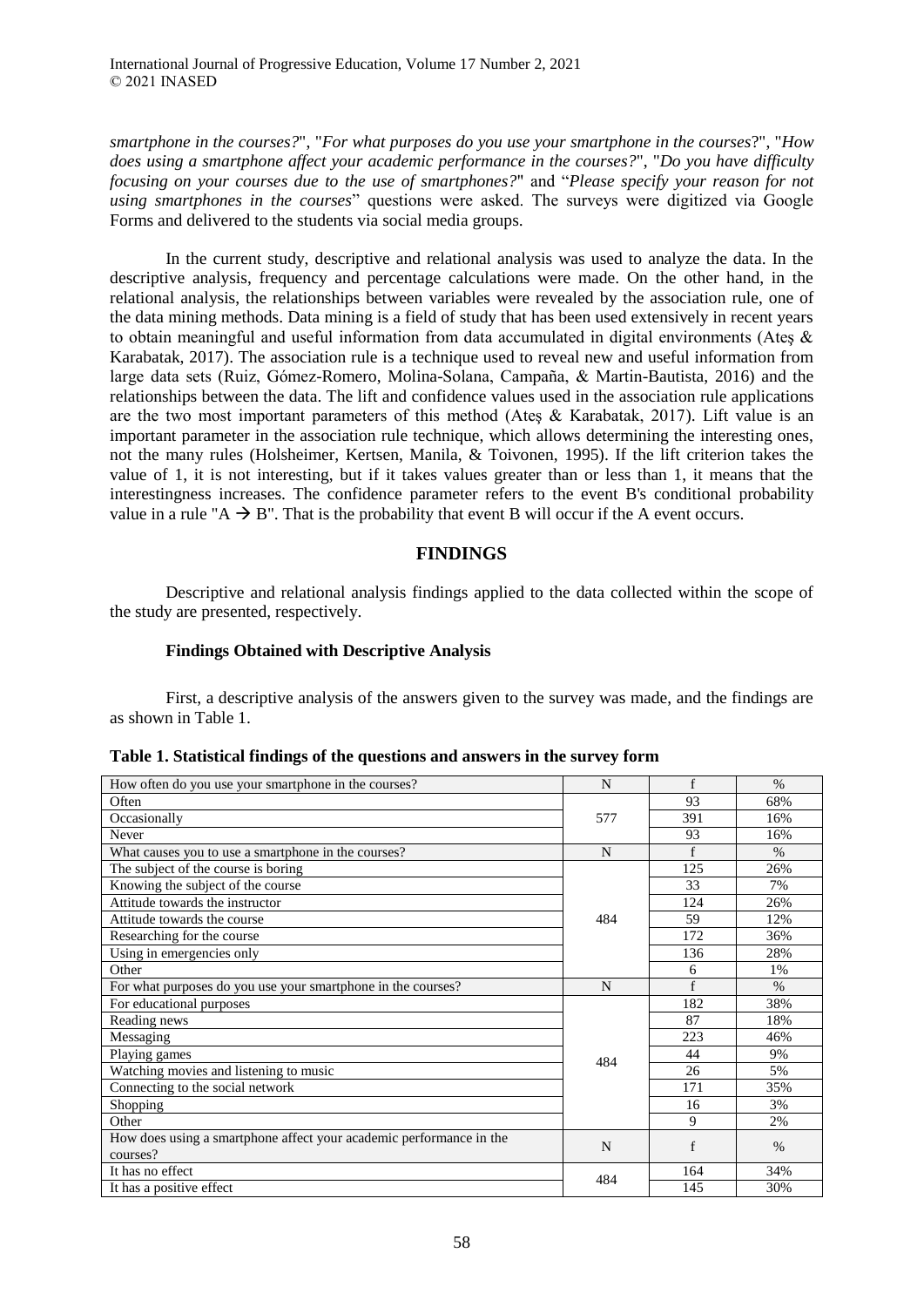| It has a negative effect                                                          |     | ۳ ت | 36%  |
|-----------------------------------------------------------------------------------|-----|-----|------|
| Do you have difficulty focusing on your courses due to the use of<br>smartphones? | N   |     | $\%$ |
| Yes                                                                               | 484 | 192 | 40%  |
| N <sub>0</sub>                                                                    |     | 292 | 60%  |

As shown in Table 1, 93 of the students stated that they frequently used, and 93 of them never used while 391 of them occasionally used their smartphones in the courses. 93 students who stated that they never use smartphones in the courses answered why they did not use their smartphones in the courses. The remaining 484 students answered questions about the reasons that led them to use smartphones and their effects. Students stated that they mostly use their smartphones for messaging  $(n=223)$ , educational purposes  $(n=182)$ , social networking  $(n=171)$ , and reading news  $(n=87)$ . They stated that they use smartphones for playing games  $(n=44)$ , watching movies and listening to music (n=26), shopping (n=16), and other purposes (n=9), respectively. The most important reason that drives students to use smartphones in the courses is researching  $(n=172)$ . Using only in emergencies  $(n=136)$ , boring course subject  $(n=125)$ , attitude towards the instructor  $(n=124)$ , attitude towards the course  $(n=59)$ , knowing the subject of the course  $(n=33)$ , and other reasons  $(n=6)$  followed this. Regarding the effect of students' use of smartphones on academic performance in the courses, it has no impact (n = 164), has a positive impact (n = 145), and has a negative impact (n = 175) options were marked as almost equally. However, some students ( $n = 292$ ) stated that they did not have difficulty focusing on the course if they used a smartphone during it, while others  $(n = 192)$  indicated they had trouble focusing.

Findings regarding the reasons why students do not use smartphones during the courses are as in Table 2.

### **Table 2. Findings on the reasons for not using a smartphone in classes**

| Please specify your reason for not using smartphones in the courses? |    |              | $\%$ |
|----------------------------------------------------------------------|----|--------------|------|
| Distraction                                                          |    | $\mathbf{b}$ | 66%  |
| Prohibited use of the smartphone during the courses                  | o۵ |              | 32%  |
| Do not have a smartphone                                             |    |              | 2%   |

As shown in Table 2, the main reason students do not use smartphones in classes is causing distraction (n=61). Prohibited smartphones use during the courses (n =  $30$ ) followed this reason. Two students also stated that they do not have a smartphone.

#### **Findings Obtained with Association Rule**

We used data mining to examine the relationships among the frequency of students using smartphones in courses, the purposes of using them, reasons for using them, their academic performance, focus on the course, gender, and class grade. The data collected about students' use of smartphones in the courses were analyzed using the association rule. Some meaningful patterns and rules obtained are presented in Table 3.

| Rules                                                                                                                   | Confidence<br>Value | Lift Value |
|-------------------------------------------------------------------------------------------------------------------------|---------------------|------------|
| "Emergencies", "No effect on academic performance" $\rightarrow$ "Using smartphone"<br>occasionally"                    | 94.03%              | 1.16       |
| "Emergencies", "No effect on academic performance" $\rightarrow$ "There is no problem with<br>focusing"                 | 89.55%              | 1.48       |
| "Female student", "Emergencies", "No effect on academic performance" $\rightarrow$ "Using"<br>smartphone occasionally"  | 94.23%              | 1.17       |
| "Female student", "Messaging", "No effect on academic performance" $\rightarrow$ "There is no<br>problem with focusing" | 86.30%              | 1.43       |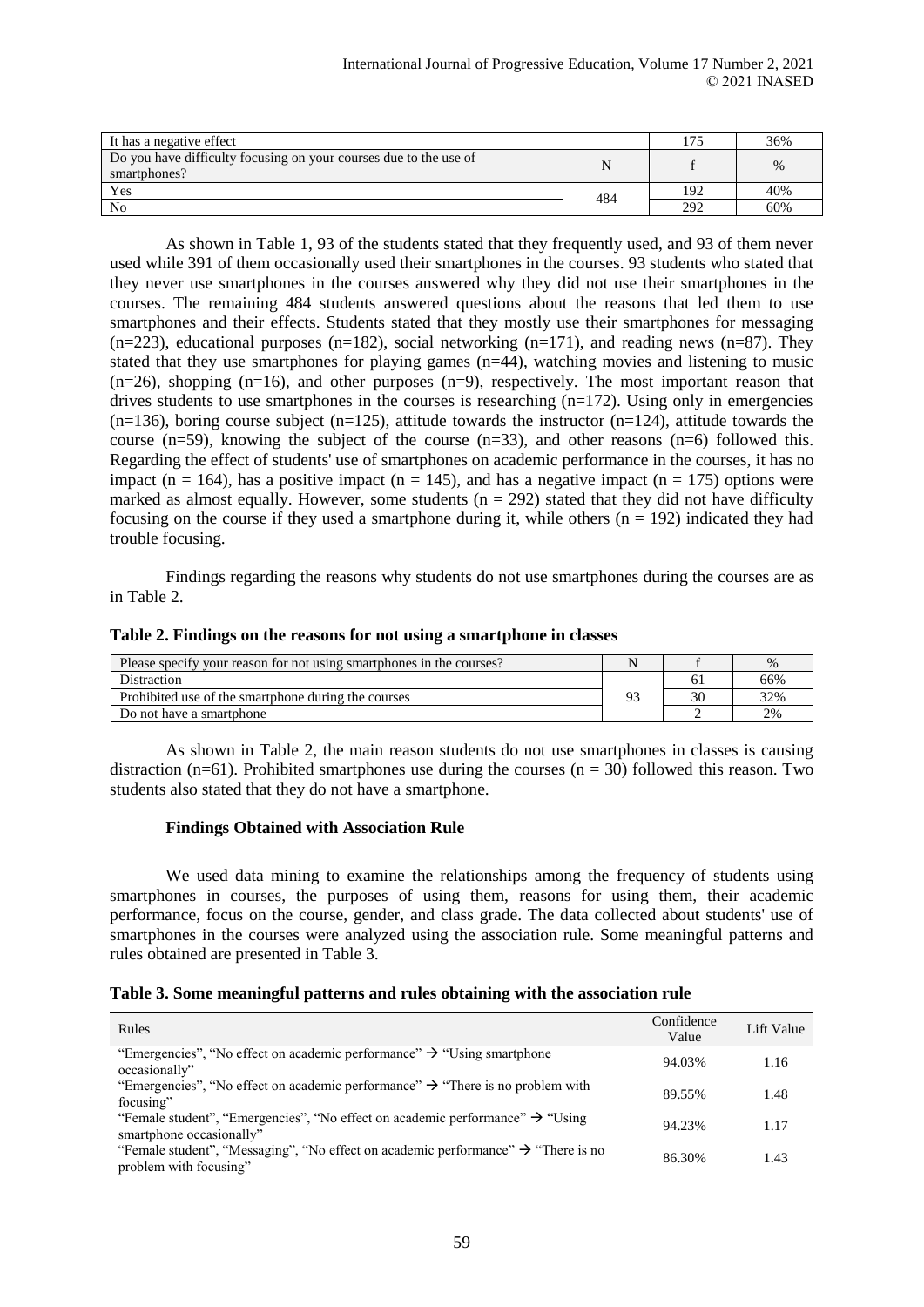| Rules                                                                                                                                                                   | Confidence<br>Value | Lift Value |
|-------------------------------------------------------------------------------------------------------------------------------------------------------------------------|---------------------|------------|
| "Using smartphone occasionally", "Researching for the course", "It has a positive effect<br>on academic performance" $\rightarrow$ "Educational purpose"                | 85.07%              | 2.26       |
| "Using smartphone occasionally", "Researching for the course", "It has a positive effect"<br>on academic performance" $\rightarrow$ "There is no problem with focusing" | 86.57%              | 1.43       |
| "Using smartphone occasionally", "Emergencies", "No effect on academic performance"<br>$\rightarrow$ "There is no problem with focusing"                                | 88.89%              | 1.47       |
| "Researching for the course", "Educational purpose", "It has a positive effect on<br>academic performance" $\rightarrow$ "There is no problem with focusing"            | 86.75%              | 1.44       |
| "Researching for the course", "It has a positive effect on academic performance", "There<br>is no problem with focusing" $\rightarrow$ "Educational purpose"            | 85.71%              | 2.28       |
| "Using smartphone occasionally", "Messaging", "No effect on academic performance",<br>"There is no problem with focusing" $\rightarrow$ "Female student"                | 85.07%              | 1.17       |
| "Forth grade", "Researching for the course", "It has a positive effect on academic<br>performance" $\rightarrow$ "Educational purpose"                                  | 86.36%              | 2.30       |
| "Emergencies", "Messaging", "No effect on academic performance" $\rightarrow$ "There is no<br>problem with focusing"                                                    | 93.48%              | 1.55       |
| "Boring course subject", "Attitude towards the instructor", "Attitude towards the course"<br>$\rightarrow$ "Messaging"                                                  | 88.89%              | 1.93       |
| "Boring course subject", "Attitude towards the course", "Connecting to the social<br>network" $\rightarrow$ "Attitude towards the instructor"                           | 87.50%              | 3.67       |
| "Boring course subject", "Attitude towards the course", "Connecting to the social"<br>network" $\rightarrow$ "Messaging"                                                | 87.50%              | 1.90       |
| "Researching for the course", "Reading news", "Messaging" $\rightarrow$ "Educational purpose"                                                                           | 88.89%              | 2.36       |

As seen in Table 3, 94.03% of those who use their smartphones only in emergencies and say that smartphones do not affect academic performance stated that they occasionally use smartphones, and 89.55% stated that smartphones in the courses did not cause focusing problems. According to *rule*   $3^{rd}$ , 94.23% of female students who stated that they use their smartphones only in emergencies and have no effect on academic performance said they occasionally use smartphones. According to 4<sup>th</sup> *rule* 4<sup>th</sup>, 86.30% of female students who use their smartphones for messages in courses and say that using smartphones in courses does not affect academic performance said that using smartphones in courses does not cause focusing problems.

According to the *5th and 6th rules*, 85.07% of students, who argued that they use their smartphones occasionally to do research related to the course and that using a smartphone has a positive effect on academic performance, stated that they use their smartphones only for educational purposes, and 86.57% of students indicated that using their smartphone in courses did not cause focusing problems. According to the *7th rule*, 88.89% of the students say that they occasionally use their smartphones only in emergencies and that using them in the courses does not affect academic performance. They stated that using smartphones in courses does not cause focusing problems. According to the *8th rule*, 86.75% of the students who use their smartphones for research and educational purposes in the courses and say that using it in the courses positively affect academic performance stated that using smartphones in the courses does not cause focusing problems.

According to the *9th rule*, 85.71% of the students who use their smartphones for research in the courses stated that the use of smartphones in the courses has a positive effect on academic performance. Furthermore, they said that using smartphones in the courses does not cause focusing problems, and they used their smartphones for educational purposes. According to the *10th rule*, 85.07% of the students who say that they use their smartphones occasionally and for text messaging in courses, using smartphones in courses do not affect academic performance, and do not cause focusing problems, are female students.

According to the *11th rule*, 86.36% of fourth-grade students who use their smartphones for research in courses stated that using smartphones in courses positively affects academic performance and uses smartphones in courses for educational purposes. According to the *12th rule*, 93.48% of the students who argued that they use their smartphones only for messaging in the courses and that using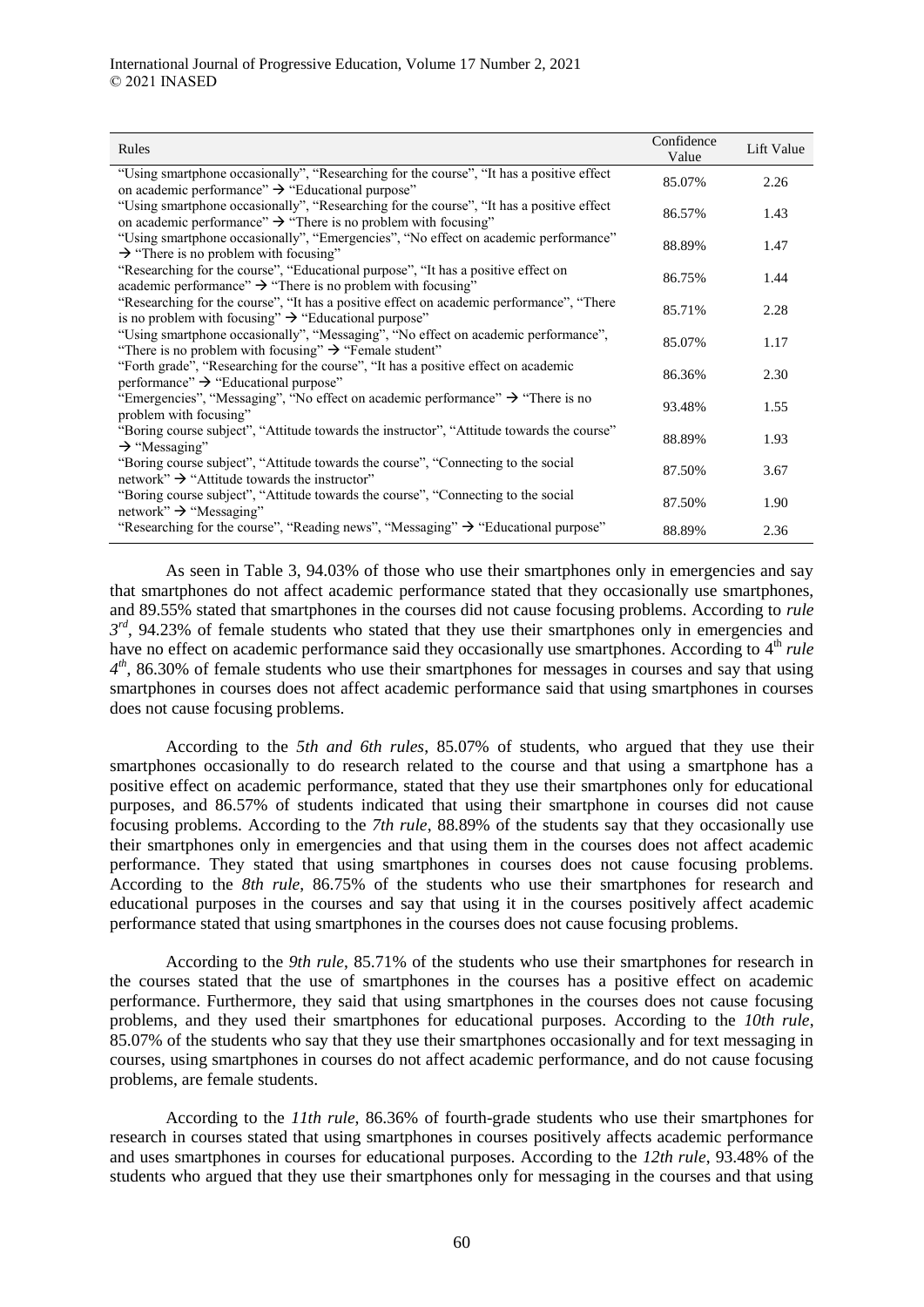smartphones in the courses has no effect on academic performance stated that using smartphones in the courses does not cause focusing problems.

According to the *13th rule*, 88.89% of the students who stated that they used smartphones in the courses because of the course's boring subject, the attitude towards the lecturer, and the attitude towards the course said that they used smartphones in the courses. According to the *14th rule*, 87.50% of the students who stated that they used smartphones in the courses because of the course's boring subject and the attitude towards the course, also stated that they used smartphones in the courses due to their attitude towards teaching. This rule has the highest lift value (lift  $= 3.67$ ); therefore, it can be specified as the most impressive and valuable rule among the rules.

According to the *15th rule*, 87.50% of the students who stated that they used social networks in the courses because of the boring subject of the course, and the attitude towards the course stated that they used their smartphones for messaging purposes. According to *the last rule*, 88.89% of the students who use their smartphones for research, reading the news, and messaging in the courses stated that they use their smartphones for educational purposes. The high lift value of this rule (lift=2.36) also indicates that this rule is interesting.

# **DISCUSSION AND CONCLUSION**

The study aimed to disclose the relationship among the frequency of use, the purpose of use, reasons for the smartphone using in course, and demographic variables (gender and class). The results achieved for this purpose were presented, respectively, and the results were discussed with the results of various studies in the literature. According to the first finding obtained from the study, most of the students use their smartphones occasionally in courses. In the study conducted by Koşar (2018), teacher candidates stated the benefits of their smartphones as follows; taking instant news from family and friends, access and availability in emergencies, communication with faculty members, using as a dictionary and calculator, using reminder feature, being aware of educational activities, access information quickly, learning where and when social activities take place. Çınar and Cinisli (2018) and Karaoğlan-Yılmaz et al. (2015) concluded that the cyberloafing level of university students was at a medium level, and students did not approve of using unnecessary smartphones during the courses. Kim et al. (2019) showed that the students used their smartphones for 21.55 min per 90-min course on average, and session analyses revealed a pattern that the students were distracted every 3–4 min for over a minute with their phones. It is an expected result that university students' smartphones are occasionally used in courses. Because students can use their smartphones for some reasons, such as controlling the clock, using the calculator, using translation and dictionary applications, photographing the board or a slide, or recording the lecturer's presentation in the courses.

According to another finding, the students stated that they use their smartphones in the courses, especially for messaging, research, and connecting to social networks. Kalaycı (2010) pointed out that university students mostly check their e-mails, read news, instant messaging, watch videos, connect to social networks, download music, and attend chat rooms in educational environments. Yıldırım et al. (2016b) concluded that university students mostly use the internet with their mobile devices to enter social media sites and visit news sites. Kim et al. (2019) pointed out that instant messaging programs, social media programs, and web browsers were dominantly used in-class. Knight (2017) and Çınar and Cinisli (2018) revealed that students mostly used instant messaging in the courses. It was mostly pointed out in the literature is that students use their smartphones to messaging and connect to social networks. It can be said that due to the convenience of instant messaging programs and the spread of this habit in society, students continue to messaging in courses.

Students stated that they do not use their smartphones in the courses, noted that the most important reason for this was the distraction of smartphones. The study findings in the literature supported this finding. Ott et al. (2018) and Wu et al. (2018) also found that smartphones are disturbing and distracting in the learning environment. Yıldırım et al. (2016b) emphasized that the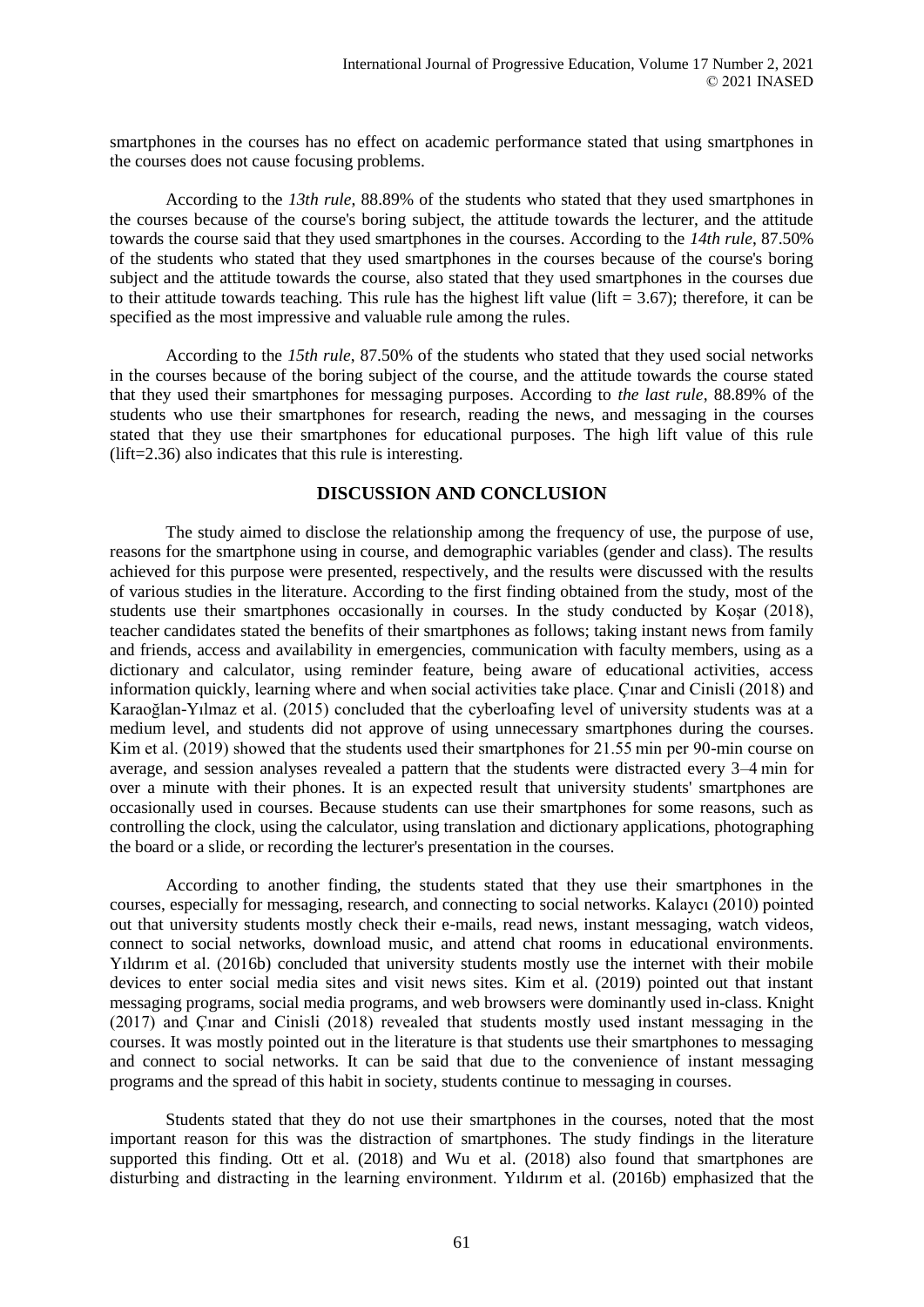most significant negative factor caused by mobile phones is a distraction in courses. The results can be interpreted as students tend not to use smartphones because they cause distraction.

In this study, the ban on using smartphones in courses emerged as another reason for university students not using their smartphones in courses. However, there are not many study results in the literature showing that the use of smartphones is prohibited in the context of colleges and universities. This is because students in primary, secondary, and high schools are generally at the level of development and that university students are significantly different in the use of smartphones in their educational activities. (Gao et al., 2014). Banning the use of smartphones may not be appropriate for students at the university education level. Because university students consist of young people over 18 years old or adults. This situation may require students to keep their smartphones open, even in courses, due to their ages, responsibilities, and the need to reach and be accessible. In addition to this, unlike primary, secondary, and high school levels, university students may be supported to access information by using smartphones to access the internet in courses. Thus their learning and academic performance can be developed. Çok and Kutlu (2018) also stated that using technology and the internet in educational environments should not always be considered as unnecessary smartphone use. Because some teachers allow students to gather information, create groups and forums, review blogs and discussion lists, and research using the internet in courses. Jackson (2012) stated that the mobile devices capable of accessing the internet have become ubiquitous, and these devices are creating both challenges for educators and opportunities for students.

The aspect that makes this study different and essential from other studies on the use of smartphones in the course in the literature is that some hidden rules among variables revealed by the data mining techniques. The rules also revealed the relationships among the frequency of use, the reasons for using the smartphone, and the purpose of using a smartphone in the course. As a result of the descriptive findings, the students' main reasons for using smartphones are researching and using only in emergencies. However, the boring subject of the course, attitude towards the instructor, attitude towards the course, and knowing the subject were also found as other reasons that motivated the students to use smartphones in the courses. As a result of the relational findings obtained with the association rule, it was revealed that when students feel that the course is boring and improve the negative attitudes towards the course and the instructor, the students are messaging and connecting to social media. This result is one of the most important results of this study. It coincides with the results of the studies in the literature. Ergün and Altun (2012) revealed that lack of motivation, attitude towards the instructor, the course's monotony, lack of classroom rules, boring subject of the course, belief that the course content is not useful, and duration of the course enabled students to make cyberloafing. Yuwanto (2018) stated that cyberloafing in the courses results from students' intrinsic motivation, ability to focus or concentrate on activity and affect or comfort when doing the exercise. Varol and Yıldırım (2018) stated that cyberloafing that students made were a negative attitude towards the instructor, insufficient class management skills and field knowledge of the instructor, monotonous course, negative attitude towards the course, distraction, and lack of motivation. Kim et al. (2019) stated that predictors of in-class usage were daily usage behaviors, class size, and lecture organization. We can say that an essential reason for students to use their smartphones in the class unrelated to the course subject and especially to messaging and connect to social networks is their negative attitude towards an element of the classroom environment. It can be thought that students who develop negative attitudes tend to another area of interest to avoid this negativity.

According to the descriptive findings of the effect of using smartphones on academic performance in the courses, the rates of opinions stating that smartphones have adverse effects, no effects, and positive effects on academic performance are almost the same. However, most of the students stated that they did not have difficulty focusing when they use smartphones in the courses. In relational findings, while generating rules about the fact that smartphones have a positive effect and have no effect on academic performance, no rules have been produced regarding the negative effect on academic performance. This is because university students express their opinions that they use smartphones, especially for educational purposes. According to the relational finding, the occasional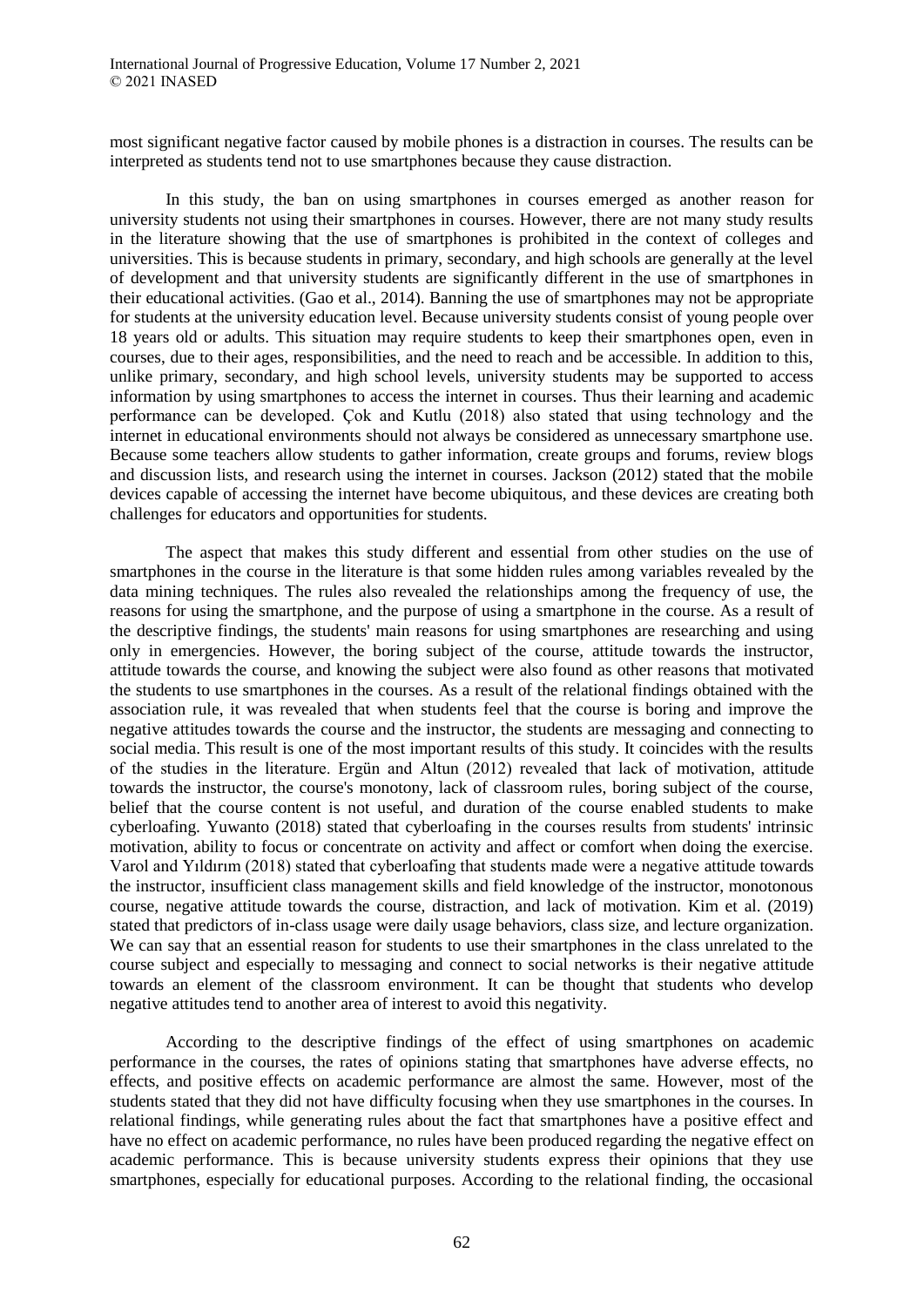use of smartphones only in emergencies and messaging does not affect students' academic performance and does not cause any problems in focusing on the course. Besides, most of the students who use their smartphones for researching, reading news, and messaging use also their smartphones for educational purposes.

In another rule, it was revealed that senior university students who stated that smartphones had a positive effect on their academic performance used their smartphones to research the course. But this result different from the results of Baturay and Toker (2015) and Arabacı (2017). Because, in both studies, upper-grade students had more cyberloafing actions than lower grade students. This rule can be explained by the fact that students studying in the senior students are more conscious, show more effort to graduate, and anxiety of appointment after graduation.

The studies in the literature revealed that the use of smartphones in the courses have positive effects (Bowman et al., 2010; Chen & Yan, 2016; Hawi & Samaha, 2016; Kim et al., 2019; Khan et al., 2015; Koşar, 2018; Lan & Sie, 2010; Naismith et al., 2004; Ott et al., 2018), have negative effects (Barkley & Lepp, 2013; Kim et al., 2019; Koşar, 2018; Lepp et al., 2013; Ott et al., 2018; Uğur & Turan, 2015; Wu et al., 2018; Yıldırım et al., 2016b) and has no effect on academic performance (Ezemenaka, 2013; Kalaycı, 2010). In the study of Khan et al. (2015), students stated that mobile phones helped improve their academic performance and the quality of education, while some students considered the use of mobile phones as a waste of time. Lan and Sie (2010) and Ott et al. (2018) revealed that smartphones are effective teaching and learning tools. Koşar (2018) observed that smartphones in the courses provided immediate learning and had positive contributions to education. In the study of Bowman et al. (2010), students' use of instant messaging in courses was not effective in their academic performance, but they actually need more time to achieve the same level of performance on an academic task. Kalaycı (2010) also claimed that if a student is successful in any course, cyberloafing in the related course will not affect its success. The study by Kim et al. (2019) was revealed that frequent usage of instant messaging and web browsers was positively associated with grades, although the usage duration of those apps had a negative association. But researchers commented that when students can self-regulate smartphone use well in classrooms, brief and frequent smartphone use may positively affect learning or refreshing attention. Denk (2007) and Naismith et al. (2004) claimed that mobile technologies could enhance the implementation of a wide range of educational theories, such as behaviorist, constructivist, situated, collaborative, life-long learning. Chen and Yan (2016) and Hawi and Samaha (2016) stated that smartphones might enhance the efficiency of students' study activities by allowing them to search for study-related information continuously and by facilitating teamwork.

Gao et al. (2014) also showed that smartphones affect students' academic performance negatively, allow cheating in exams and cause various psychological discomfort. As a result of the studies carried out by Wu et al. (2018) and Ravizza, Uitvlugt, and Fenn (2017), it was revealed that there was an inverse relationship between the use of technological tools such as telephones and computers in the classroom and academic performance. Kim et al. (2019) showed that phone usage inclass negatively affected student grades. Hembrooke and Gay (2003) found that students who listened to the same instructor but was allowed to use digital devices had poorer scores on memory tests than students who were not allowed to use their computers. Instead of waiting to be helped by the teacher in the courses, students can use technology to access additional information (Ragan, Jennings, Massey, & Doolittle, 2014). Because smartphones provide many benefits to learners during the course thanks to their portability, accessibility and, connectivity advantages (Ağca & Bağcı, 2013). In this respect, mobile devices in the courses help learners' access information quickly and effectively (Koşar, 2018). However, the internet also plays a serious role in removing students from the learning process (Brubaker, 2006). Therefore, easy access to the internet via smartphones can be a distraction in the courses. However, the smartphones will not cause any focusing problems in the courses by providing on-site and timely use by the students or providing effective and efficient use by the instructor. For this reason, it can be said that by using it properly, smartphones will have a positive effect on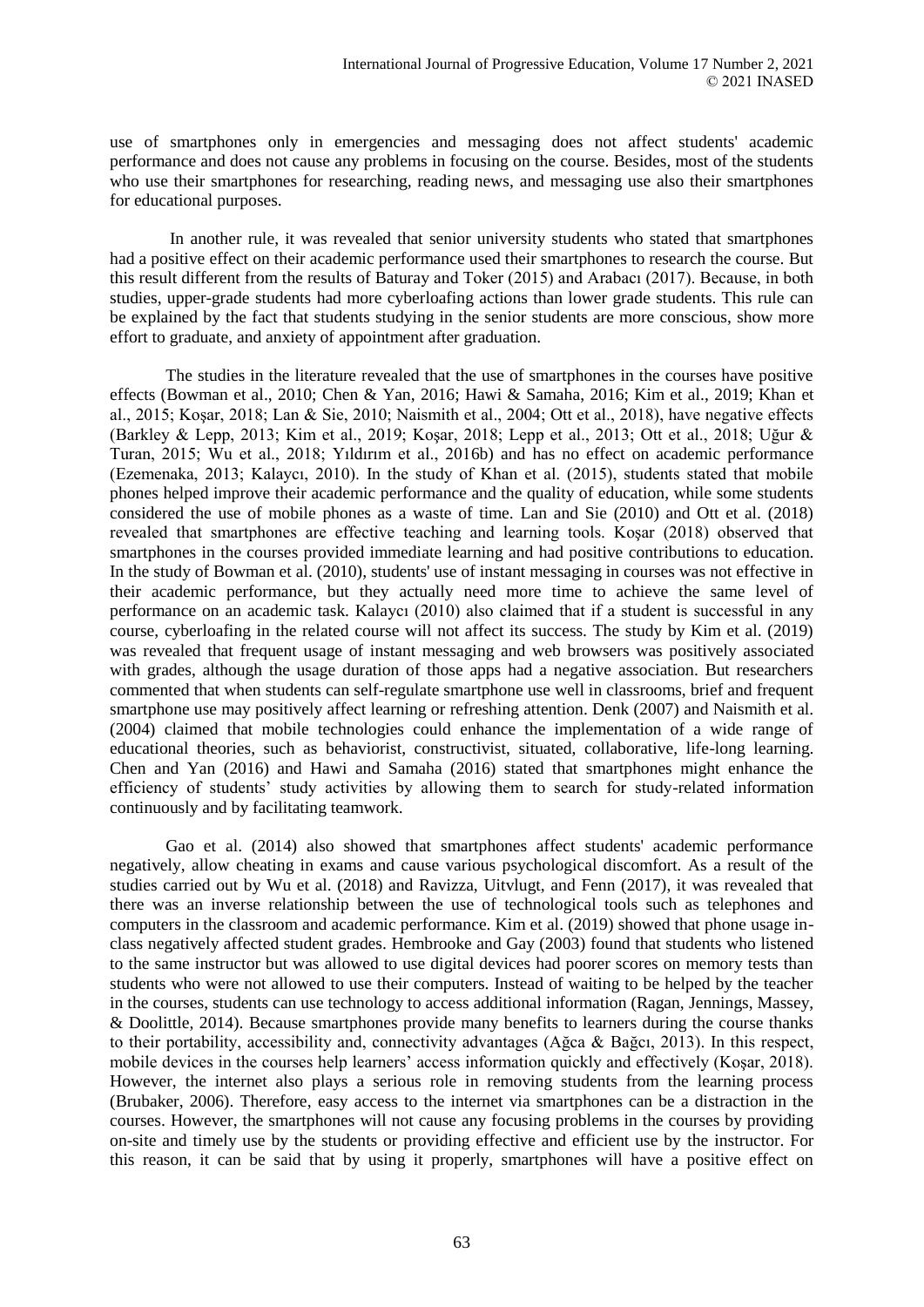academic performance. But as Baker et al. (2012) pointed out before, when it comes to the use of mobile phones in courses, research concerning the learning pros and cons is still inconclusive.

Koşar (2018) found that using the phone in courses can speed up learning, record information, share the lecture notes, but cause a drop in academic achievement due to distraction. Barkley and Lepp (2013) and Lepp et al. (2013) concluded that students see their smartphones as a source of entertainment, not as a means of research. Using smartphones in the course may cause a decrease in academic success. Uğur and Turan (2015) concluded that mobile applications were used only to spend time. Yılmaz et al. (2015) was revealed that students' tendency towards cyberloafing behaviors increased due to internet access and widespread in schools. They stated that the increase in this tendency would create obstacles and distract students' motivation and performance.

# **SUGGESTIONS**

Since it is not possible to completely prevent smartphones in courses, smartphones should be taken under control. In the courses where the use of smartphones is not required, instructors can take the measures such as exposing the class rules, making the course more attractive, giving students responsibility, ensuring the importance of the course is understood by the students, improving students' time management skills and taking a break from time to time by taking part in individual activities. Besides, the following suggestions were offered to prevent university students from using irrelevant smartphones during courses:

- Students may use their smartphones when they are bored with the course or when something is in mind. Instructors can arouse their curiosity with examples from current life to motivate students and increase their attention. They should also identify teaching strategies in which they can use visuals or short videos in courses.
- Prohibition or restriction may be imposed on placing phones in the middle and high school level. However, limiting these devices at the university level will not be easy due to many factors. For this reason, instructors can use awards to appreciate and encourage students to avoid using the phone unrelated to the course.
- Students should be informed that smartphones have distracting features and that using these devices to messaging and connect to social networks has the potential to distract not only their attention but also their classmates.
- Instructors should make use of their field knowledge to make students feel that there is new information that each student will learn from the course to be taught, ensure that students participate in the course, and keep them active in the course.
- Instructors should develop special learning-teaching activities related to the use of smartphones in the course and ensure that these devices are used for research and support education but not irrelevant to the course.

# **REFERENCES**

- Ağca, R. K., & Bağcı, H. (2013). Eğitimde mobil araçların kullanımına ilişkin öğrenci görüşleri. *Eğitim ve Öğretim Araştırmaları Dergisi, 2*(4), 295-302.
- Al-Khlaiwi, T., & Meo, S. A. (2004). Association of mobile phone radiation with fatigue, headache, dizziness, tension and sleep disturbance in Saudi population. *Saudi Medical Journal*, *25*, 732-736.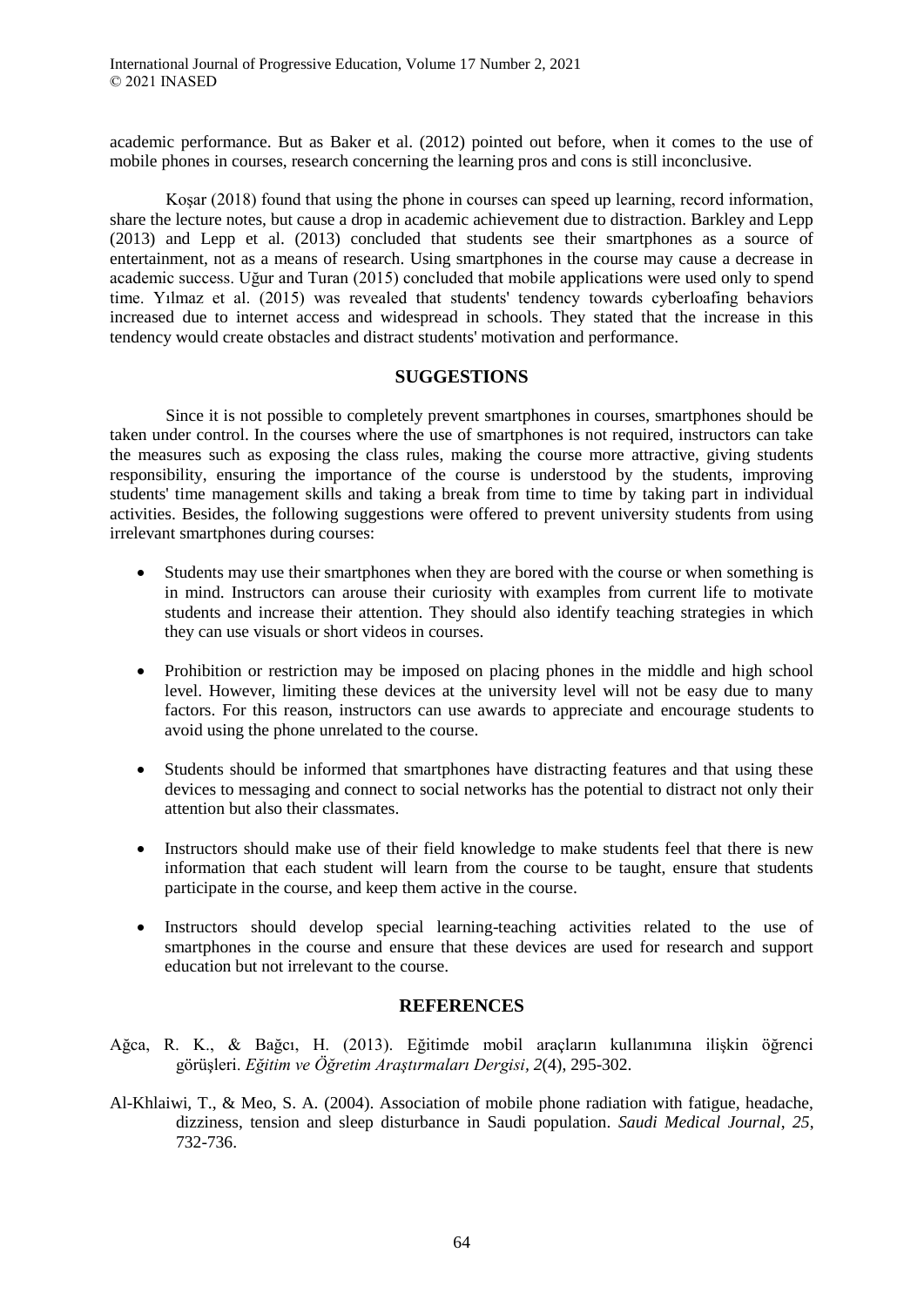- Arabacı, İ. B. (2017). Investigation faculty of education students' cyberloafing behaviors in terms of various variables. *The Turkish Online Journal of Educaitonal Technology, 16*(1), 72-82.
- Ateş, Y., & Karabatak, M. (2017). Nicel birliktelik kuralları için çoklu minimum destek değeri. *Fırat Üniversitesi Mühendislik Bilimleri Dergisi*, *29*(2), 57-65.
- Baker, W. M., Lusk, E. J., & Neuhauser, K. L. (2012). On the use of cell phones and other electronic devices in the classroom: Evidence from a survey of faculty and students. *Journal of Education for Business*, *87*, 275-289.
- Barkley, J. E., & Lepp, A. (2013). Cellular telephone use is associated with greater sedentary behavior independent of leisure-time physical activity. *Applied Physiology, Nutrition, and Metabolism*, *38*(10), 1023.
- Baturay, M. H., & Toker, S. (2015). An investigation of the impact of demographics on cyberloafing from an educational setting angle. *Computers in Human Behavior, 50*, 358-366.
- Bowman, L. L., Levine, L. E., Waite, B. M., & Gendron, M. (2010). Can students really multitask? An experimental study of instant messaging while reading. *Computers & Education*, *54*(4), 927- 931.
- Brubaker, A. T. (2006). Faculty perceptions of the impact of student laptop use in a wireless internet environment on the classroom learning environment and teaching information and library science. Unpublished master's thesis, North Carolina University, North Carolina.
- Bulduklu, Y., & Özer, N. P. (2016). Young people's smartphone use motivations. *Journal of the Human and Social Sciences Researches, 5*(8), 2963-2986.
- Chen, Q., & Yan, Z. (2016). Does multitasking with mobile phones affect learning? A review. *Computers in Human Behavior*, *54*, 34-42.
- Çınar, O., & Cinisli, Z. (2018). In-class cyberloafing among undergraduate students of physical education and sports teaching department. *Journal of Physical Education and Sports Studies, 10*(1), 39-48.
- Çok, R., & Kutlu, M. (2018). Üniversite öğrencilerin ders esnasında ders dışı internet kullanım davranışları [il](https://dergipark.org.tr/tr/pub/jilses/issue/38155/412013)e akademik güdülenme düzeylerinin çeşitli değişkenlere göre incelenmesi. *The Journal of International Lingual Social and Educational Sciences, 4*(1), 1-21.
- Denk, M. (2007). Mobile learning-challenges and potentials. *International Journal of Mobile Learning and Organisation Archive*, *1*(2), 122-139.
- Erdem, H., Türen, U., & Kalkın, G. (2017). Mobil telefon yoksunluğu korkusu (nomofobi) yayılımı: Türkiye'den üniversite öğrencileri ve kamu çalışanları örneklemi. *Bilişim Teknolojileri Dergisi*, *10*, 1-12.
- Ergün, E., & Altun, A. (2012). Öğrenci gözüyle siber aylaklık ve nedenleri. *Eğitim Teknolojisi Kuram ve Uygulama*, *2*(1), 36-53.
- Ezemenaka, E. (2013). The usage and impact of Internet enabled phones on academic concentration among students of tertiary institutions: A study at the University of Ibadan, Nigeria. International *Journal of Education and Development using Information and Communication Technology, 9*(3), 162-173.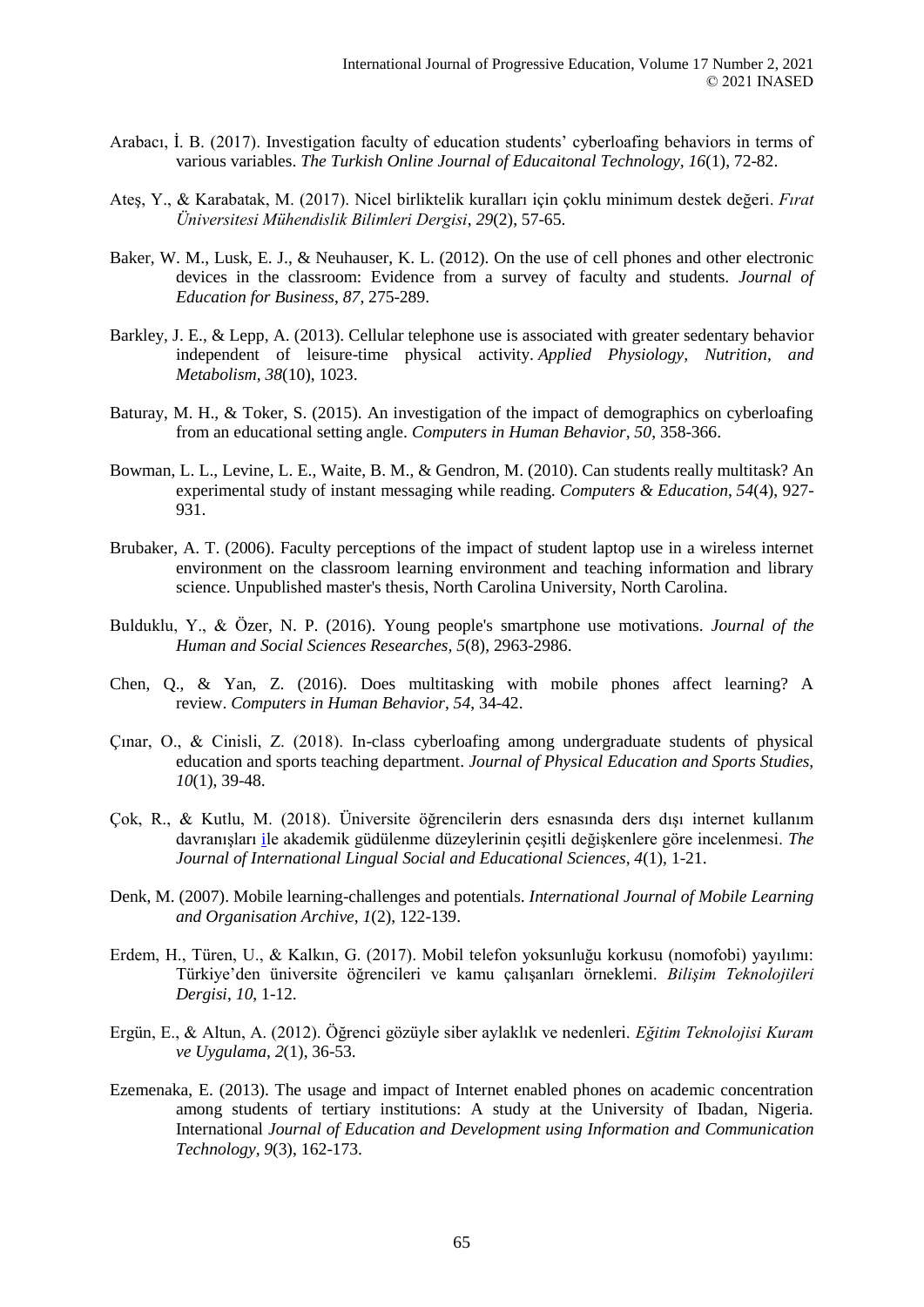- Fraenkel, J. R., Wallen, N. E., & Hyun, H. H. (2009). *How to design and evaluate research in education*. (7th ed.). New York: McGraw-Hill.
- Gao, Q., Yan, Z., Zhao, C., Pan, Y., & Mo, L. (2014). To ban or not to ban: Differences in mobile phone policies at elementary, middle, and high schools. *Computers in Human Behavior*, *38*, 25-32.
- Hawi, N. S., & Samaha, M. (2016). To excel or not to excel: Strong evidence on the adverse effect of smartphone addiction on academic performance. *Computers & Education*, *98*, 81-89.
- Hembrooke, H., & Gay, G. (2003). The laptop and the lecture: The effects of multitasking in learning environments. *Journal of computing in higher education*, *15*(1), 46-64.
- Hiscock, D. (2004). Cell phones in class: This, too, shall pass. *Community College Wee*k, *16*, 4-5.
- Holsheimer, M., Kertsen, M., Manila, H., & Toivonen, H., (1995). A perspective on databases and data mining, *Proceeding of 1st International Conference on Knowledge and Data Mining,* 150-155, Montreal, Canada.
- Jackson, L. D. (2012). Is mobile technology in the classroom a helpful tool or a distraction?: A report of university students' attitudes, usage practices, and suggestions for policies. *International Journal of Technology, Knowledge & Society*, *8*(5).
- Kalaycı, E. (2010). *Üniversite öğrencilerinin siber aylaklık davranışları ile öz düzenleme stratejileri arasındaki ilişkinin incelenmesi.* Yayınlanmamış yüksek lisans tezi. Hacettepe Üniversitesi, Ankara.
- Karabatak, M., & İnce, M. C. (2004). Apriori algoritmasi ile öğrenci başarısı analizi. *Elektrik Elektronik Bilgisayar Mühendisliği Sempozyumu*, 8-12 Aralık, Bursa.
- Karaoğlan-Yılmaz, F.G., Yılmaz, R., Öztürk, H.T., Sezer, B. and Karademir, T. (2015). Cyberloafing as a barrier to the successful integration of information and communication technologies into teaching and learning environments. *Computers in Human Behavior. 45,* 290-298.
- Khan, J., Malik, Z. K., & Amin, S. (2015). The impact of mobile phones on the performance of university students. *Research Journal of Humanities and Social Sciences*, *6*(1), 61-66.
- Kim, I., Kim, R., Kim, H., Kim, D., Han, K., Lee, P. H., ... & Lee, U. (2019). Understanding smartphone usage in college classrooms: A long-term measurement study. *Computers & Education*, *141*, 103611.
- Knight, R. M. (2017). Academic cyberloafing: A study of perceptual and behavioral differences on ınclass cyberloafing among undergraduate students. Master Thesis of Arts in Psychology, East Carolina University, North Carolina.
- Koşar, D. (2018). Öğretmen adaylarının cep telefonu kullanımına ilişkin görüşlerinin incelenmesi. *Uluslararası Sosyal Araştırmalar Dergisi*, *11*(55), 643-654.
- Lan, Y. F., & Sie, Y. S. (2010). Using RSS to support mobile learning based on media richness theory. *Computers & Education, 55(*2), 723–732.
- Lepp, A., Barkley, J. E., Sanders, G. J., Rebold, M., & Gates, P. (2013). The relationship between cell phone use, physical and sedentary activity, and cardiorespiratory fitness in a sample of US college students. *International Journal of Behavioral Nutrition and Physical Activity*, *10*(1), 79.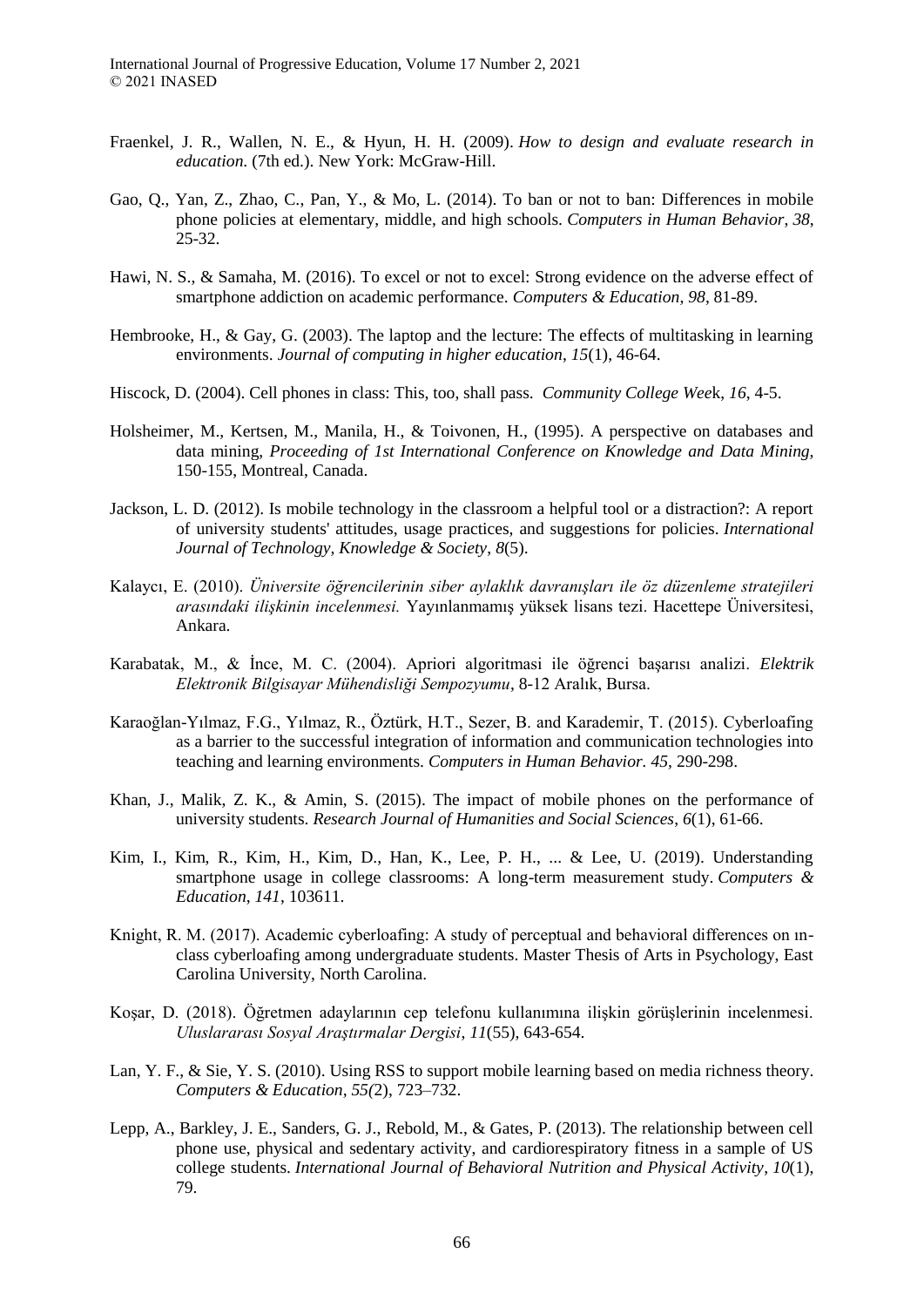- Licoppe, C. (2004). Connected presence: The emergence of a new repertoire for managing social relationships in a changing communications technoscape. *Environment and planning society and space, 22*, 135-156.
- Mwilima, F., & Hangula, V. (2010). The effects of cell phone use on academic performance in tertiary education. *International Journal of Law, Humanities & Social Science, 1*(5), 33-38.
- Naismith, L., Lonsdale, P., Vavoula, G., & Sharples, M. (2004). Mobile technologies and learning. *Futurelab Literature Review Series, Report No*, *11*.
- Ott, T., Magnusson, A. G., Weilenmann, A., & af Segerstad, Y. H. (2018). It must not disturb, it's as simple as that: Students' voices on mobile phones in the infrastructure for learning in Swedish upper secondary school. *Education and Information Technologies*, 23(1), 517-536.
- Park, W. K. (2005). Mobile phone addiction. *In mobile communications* (pp. 253-272), R. Ling ve E. Pedersen (Eds.). London: Springer.
- Ragan, E. D., Jennings, S. R., Massey, J. D., & Doolittle, P. E. (2014). Unregulated use of laptops over time in large lecture classes. *Computers & Education, 78*, 78–86.
- Ravizza, S. M, Uitvlugt, M. G, & Fenn, K. M. (2017). Logged in and zoned out: how laptop internet use relates to classroom learning. *Psychological Science, 28,* 171–180.
- Ruiz, M. D., Gómez-Romero, J., Molina-Solana, M., Campaña, J. R., & Martin-Bautista, M. J. (2016). Meta-association rules for mining interesting associations in multiple datasets. *Applied Soft Computing*, *49*, 212-223.
- Sánchez-Martínez, M., & Otero, A. (2009). Factors associated with cell phone use in adolescents in the community of Madrid (Spain). *CyberPsychology & Behavior, 12*(2), 131-137.
- Sage, M. (2015). Cyberloafing: A study of personality factors and organizational commitment as predictor variables of cyberloafing and perceived organizational acceptance. Unpublished master's thesis, East Carolina University, Carolina.
- Selwyn, N. (2003). Schooling the mobile generation: The future for schools in the mobile-networked society. *British Journal of Sociology of Education, 24*(2), 131-144.
- Tavolacci, M. P., Meyrignac, G., Richard, L., Dechelotte, P., & Ladner, J. (2015). Problematic use of mobile phone and nomophobia among French college students. *The European Journal of Public Health, 25*, 172-188.
- Uğur, N. G., & Turan, A. H. (2015). Üniversite öğrencilerinin mobil uygulamaları kabulü ve kullanımı: Sakarya üniversitesi örneği. *İnternet Uygulamaları ve Yönetimi*, *6*(2), 63-79.
- Varol, F., & Yıldırım, E. (2018). An examination of cyberloafing behaviors in classrooms from students' perspectives. *Turkish Online Journal of Qualitative Inquiry*, *9*(1), 26-46.
- Vitak, J., Crouse J., & LaRose, R. (2011). Personal internet use at work: Understanding cyberslacking. *Computers in Human Behavior*, *27*, 1751-1759.
- Wu, J., Mei, W., & Ugrin, J. C. (2018). Student cyberloafing in and out of the classroom in China and the relationship with student performance. *Cyberpsychology, Behavior, and Social Networking, 21*(3), 1-6.